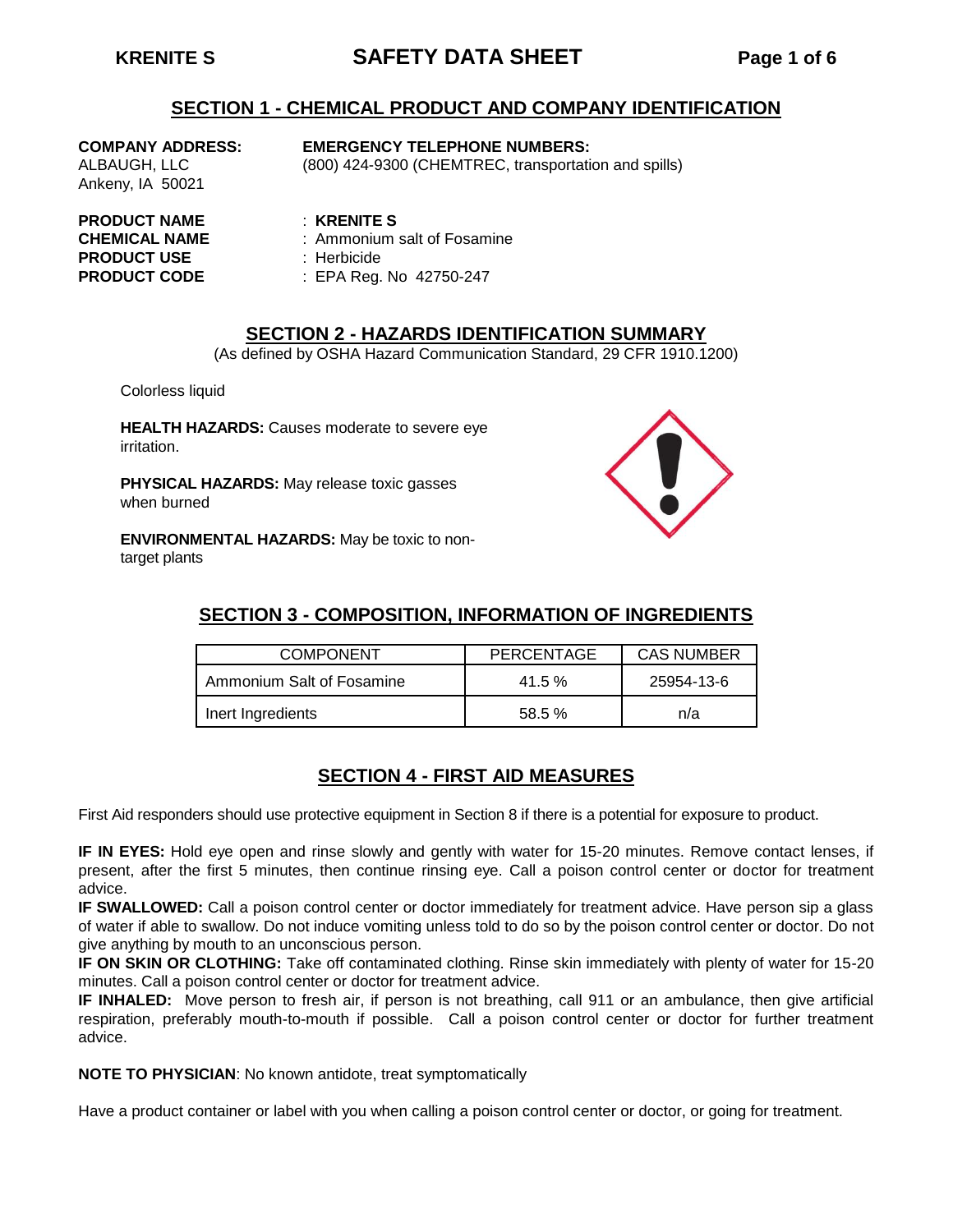# **KRENITE S SAFETY DATA SHEET Page 2 of 6**

## **SECTION 5 - FIRE FIGHTING MEASURES**

National Fire Protection Rating (NFPA)

| HEALTH            |                    |            |  |          |           |
|-------------------|--------------------|------------|--|----------|-----------|
| FLAMMABILITY      |                    |            |  |          |           |
| <b>REACTIVITY</b> |                    |            |  |          |           |
|                   | 4=Severe 3=Serious | 2=Moderate |  | 1=Sliaht | 0=Minimal |

**FLASHPOINT:** N/A

**EXTINGUISHING MEDIA:** Use water spray, foam or dry chemical.

**FIRE AND EXPLOSION HAZARD:** May decompose in fire due releasing irritating or toxic gases.

**FIRE FIGHTING INSTRUCTIONS:** Evacuate area and fight fire upwind from a safe distance to avoid hazardous vapors and decomposition products. Foam or dry chemical extinguishing systems recommended to prevent environmental damage due to water runoff.

Minimize use of water to prevent environmental contamination. Contact your State Pesticide or Environmental Control Agency, or nearest EPA Regional Office for guidance on disposal.

**FIRE FIGHTING EQUIPMENT:** Self-contained breathing apparatus with full facepiece. Full firefighting turn-out gear (Bunker gear).

#### **SECTION 6 - ACCIDENTAL RELEASE MEASURES**

**IN CASE OF SPILLS OR LEAKS:** Clean up spills immediately, observing precautions in Section 8 of this document. Isolate hazard area. Keep unnecessary and unprotected personnel from entering.

**SMALL SPILL:** Absorb small spills on sand, vermiculite or other inert absorbent. Place contaminated material in appropriate container for disposal.

**LARGE SPILL:** Dike large spills using absorbent or impervious material such as clay or sand. Recover and contain as much free liquid as possible for reuse. Allow absorbed material to solidify, and scrape up for disposal. After removal, scrub the area with detergent and water and neutralize with dilute alkaline solutions of soda ash, or lime. Minimize use of water to prevent environmental contamination

#### **SECTION 7 - HANDLING AND STORAGE**

KEEP OUT OF REACH OF CHILDREN!

Wear proper safety equipment specified in Section 8 when mixing, loading or otherwise handling concentrate.

**HANDLING:** Use only in a well-ventilated area. Wear appropriate safety equipment when handling.

**STORAGE:** Keep away from food, feed and drinking water. Do not store below 10°F. Store product in original container only. Store in a cool, dry place.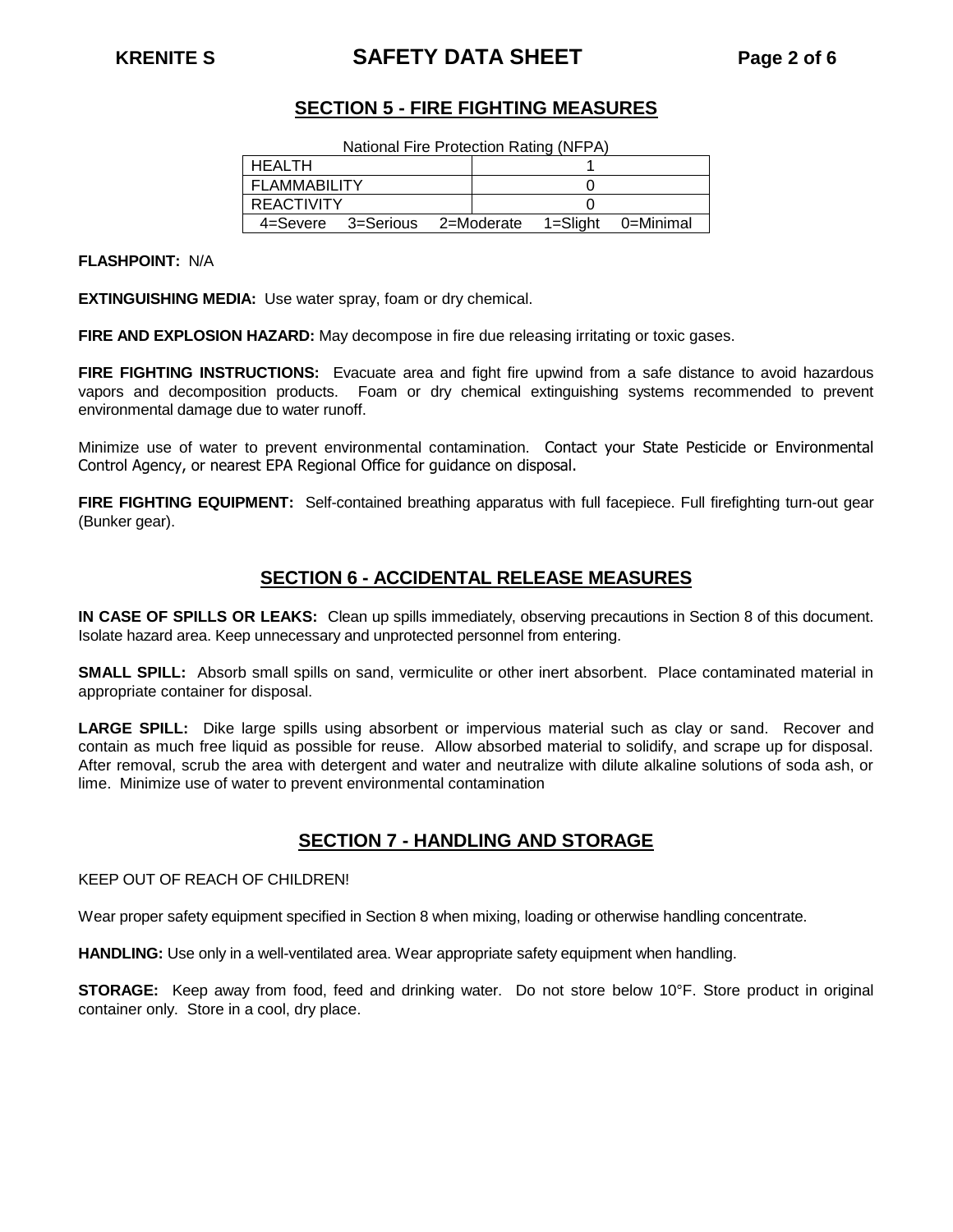## **SECTION 8 - EXPOSURE CONTROLS, PERSONAL PROTECTION**

#### **EXPOSURE LIMITS (8 hour TWA, ppm):**

| <b>COMPONENT</b>          | ารหA PFI   | ACIGH TLV  |
|---------------------------|------------|------------|
| Ammonium Salt of Fosamine | Not listed | Not listed |

**ENGINEERING CONTROLS:** Proper ventilation is required when handling or using this product to minimize exposure to airborne contaminants. Local mechanical exhaust ventilation may be required. Facilities storing or utilizing this material should be equipped with an eyewash facility and a safety shower.

#### **PERSONAL PROTECTIVE EQUIPMENT:**

EYE PROTECTION - Safety glasses or goggles when mixing, loading or cleaning equipment is recommended. CLOTHING – Long-sleeved shirt and long pants. Shoes plus socks,

GLOVES – Waterproof gloves when mixing, loading or cleaning equipment is recommended.

Follow manufacturer's instructions for cleaning/maintaining PPE. If no such instructions for washables, use detergent and hot water. Keep and wash PPE separately from other laundry.

#### **USER SAFETY RECOMMENDATIONS:**

Wash hands before eating, drinking, chewing gum, using tobacco or using the toilet. Remove clothing immediately if pesticide gets inside. Then wash thoroughly and put on clean clothing. Remove PPE immediately after handling this product. Wash outside of gloves before removing. As soon as possible wash thoroughly and change into clean clothing.

#### **SECTION 9 - PHYSICAL AND CHEMICAL PROPERTIES**

| Appearance:                        | Colorless liquid                                     |
|------------------------------------|------------------------------------------------------|
| Odor:                              | Irritating odor                                      |
| pH:                                | $5.2 - 6.2$                                          |
| <b>Melting Point:</b>              | Not applicable                                       |
| <b>Boiling Point:</b>              | No data                                              |
| <b>Flash Point:</b>                | Not applicable                                       |
| <b>Evaporation Rate:</b>           | No data                                              |
| <b>Flammability:</b>               | Not flammable                                        |
| <b>Flammability Limits:</b>        | Not applicable                                       |
| Vapor Pressure:                    | 0.53 mPa (25°C) (Fosamine ammonium)                  |
| <b>Vapor Density:</b>              | Not applicable                                       |
| Density:                           | $1.15 - 1.19$ g/ml $(9.60 - 9.93$ lb/gl)*            |
| Solubility:                        | Emulsifies                                           |
| <b>Partition Coefficient:</b>      | $log Pow = -2.9 (25°C)$ (Fosamine ammonium)          |
| <b>Auto-Ignition Temperature:</b>  | No data                                              |
| Decomposition Temperature: No data |                                                      |
| <b>Viscosity:</b>                  | 6.0 mPa (20 $^{\circ}$ C); 2.8 mPa (40 $^{\circ}$ C) |

\*Listed density is an approximate value and does not necessarily represent that of a specific batch.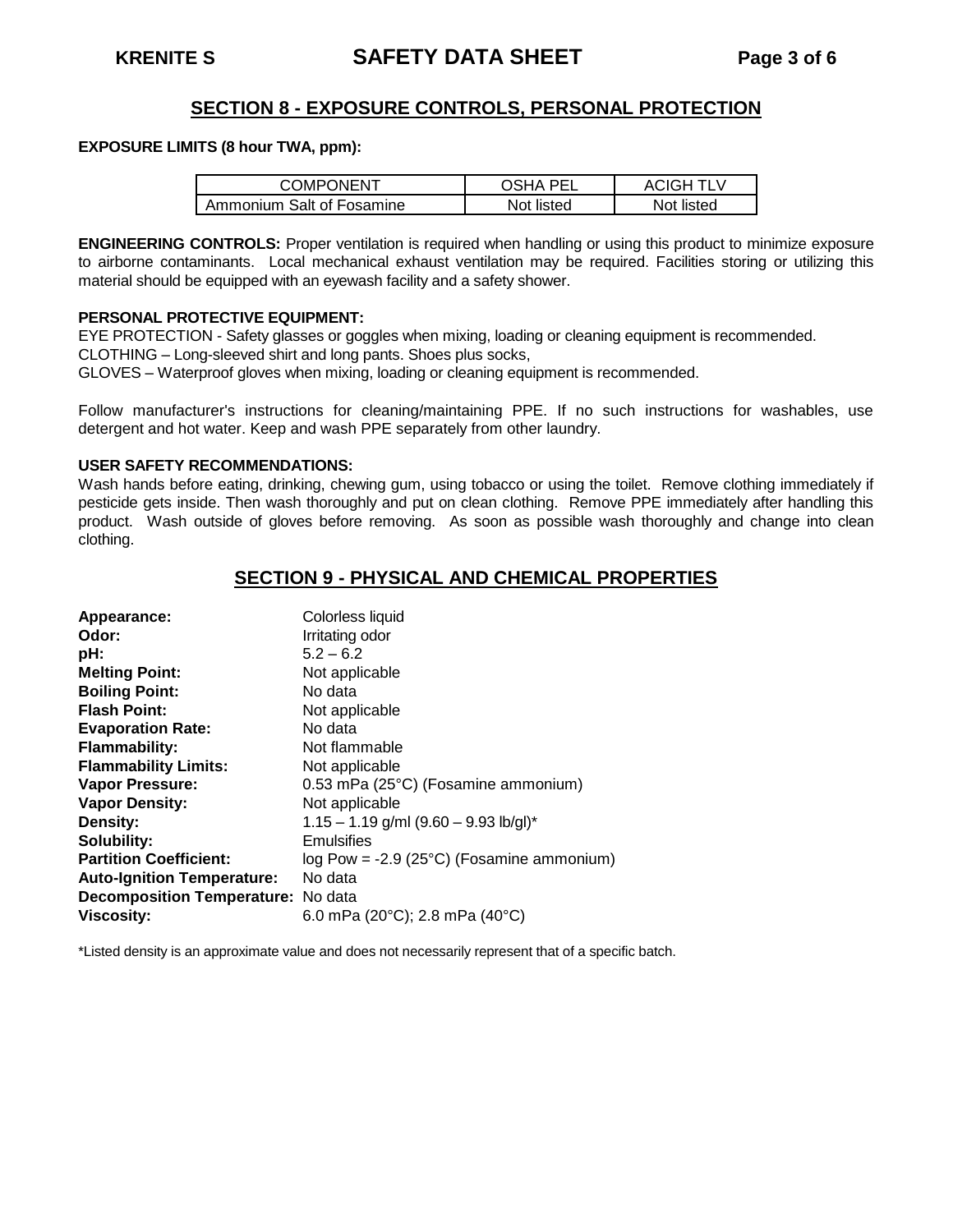# **KRENITE S SAFETY DATA SHEET Page 4 of 6**

## **SECTION 10 - STABILITY AND REACTIVITY**

**PRODUCT REACTIVITY:** None known.

**CHEMICAL STABILITY:** Stable, however may decompose if heated.

**HAZARDOUS REACTION/POLYMERIZATION:** Product will not undergo polymerization.

**CONDITIONS TO AVOID:** Avoid temperatures above (115°F, 46°C) and below 25°F (-5°C).

**INCOMPATIBLE MATERIALS:** Strong oxidizers or bases, mild and galvanized steel.

**HAZARDOUS DECOMPOSITION PRODUCTS:** Carbon monoxide, Nitrogen oxides, phosphorous oxides.

## **SECTION 11 - TOXICOLOGICAL INFORMATION**

#### **ACUTE TOXICITY:**

| Oral $LD_{50}$ (rat)       | $-$ > 5,000 mg/kg |
|----------------------------|-------------------|
| Dermal $LD_{50}$ (rat)     | $-$ > 2,000 mg/kg |
| Inhalation $LC_{50}$ (rat) | $-$ > 4.1 mg/L    |
| Eye Irritation (rabbit)    | - Slight          |
| Skin Irritation (rabbit)   | - Slight          |
| Sensitization (guinea pig) | - Non-sensitizer  |

#### **CARCINOGEN STATUS:**

| OSHA       | - Not listed |
|------------|--------------|
| <b>NTP</b> | - Not listed |
| IARC       | - Not listed |

**TERATOGENICITY:** No evidence of reproductive or developmental toxicity.

**MUTAGENICITY:** No evidence of mutagenic effects during in vivo or in vitro studies.

#### **SECTION 12 - ECOLOGICAL INFORMATION**

**ENVIRONMENTAL SUMMARY**: Do not apply directly to water, or to areas where surface water is present, or to intertidal areas below the mean high water mark. Do not contaminate water by cleaning of equipment or disposal of equipment washwaters.

**FATE:** Fosamine is slightly persistent with a soil half life of 1 - 2 weeks. It is moderately mobile depending on soil type.

**FISH TOXICITY:** (Fosamine ammonium) 96 hour  $LC_{50}$ , Rainbow trout – 330 mg/L<br>96 hour  $LC_{50}$ , Bluegill – 590 mg/L 96 hour  $LC_{50}$ , Bluegill –

| <b>AVIAN TOXICITY:</b> (Fosamine ammonium) |                            |  |  |  |  |
|--------------------------------------------|----------------------------|--|--|--|--|
| Oral $LD_{50}$ , Bobwhite quail –          | $> 5,000 \,\mathrm{mg/Kg}$ |  |  |  |  |
| Oral $LD_{50}$ , Mallard duck –            | $> 5,000$ mg/Kg            |  |  |  |  |

**BEE**: (Fosamine ammonium) > 100 ug/Bee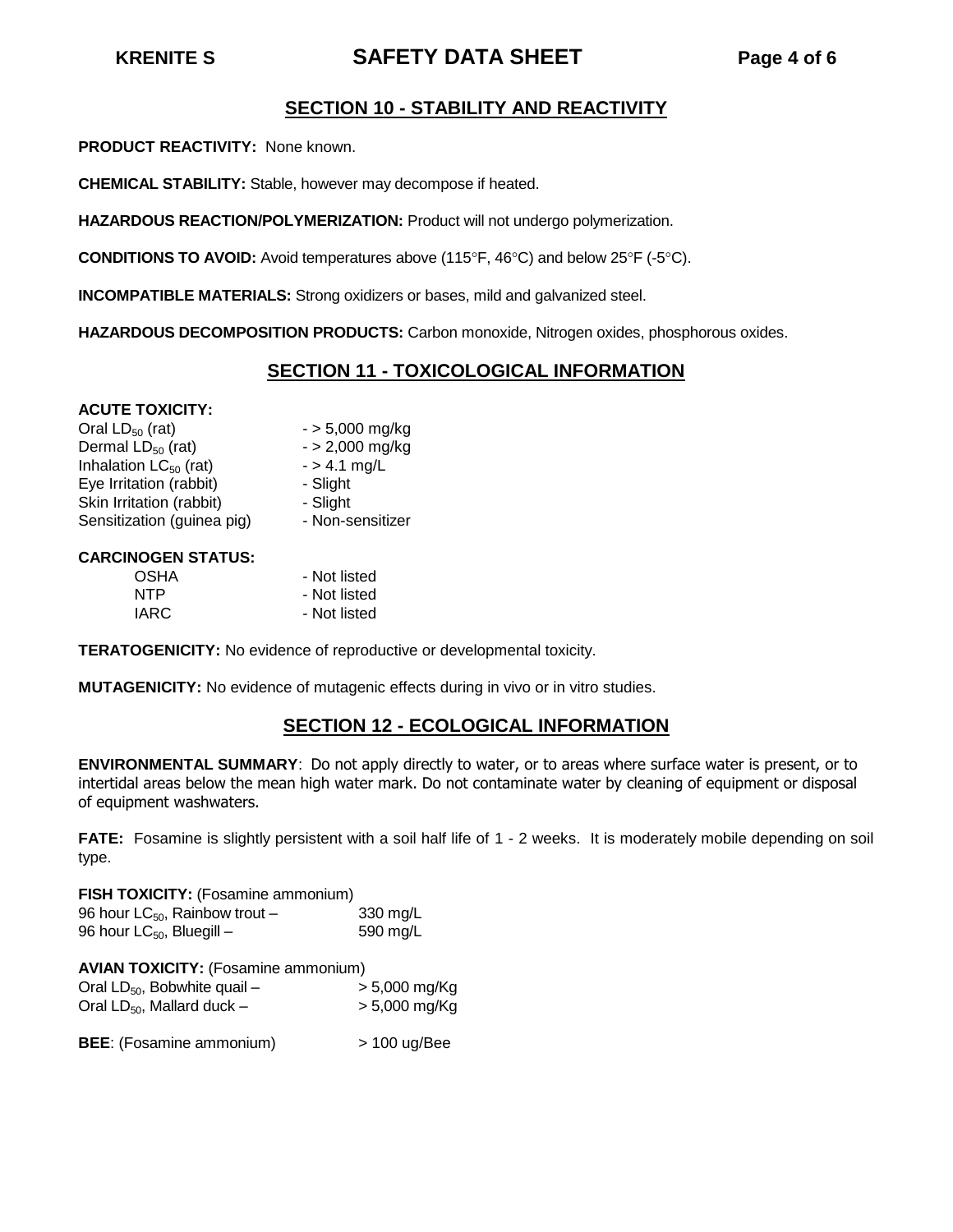# **KRENITE S SAFETY DATA SHEET Page 5 of 6**

## **SECTION 13 - DISPOSAL CONSIDERATIONS**

Do not contaminate water, food or feed by storage or disposal.

**WASTE:** Waste resulting from the use of this product may be disposed of on site or at an approved waste disposal facility.

**CONTAINER:** Non-refillable container. Do not reuse or refill this container. Triple rinse container (or equivalent) promptly after emptying.

Refillable container. Refill this container with KRENITE S containing ammonium salt of fosamine only. Do not reuse this container for any other purpose. Cleaning before refilling is the responsibility of the refiller.

Refer to the product label for additional and complete Container Handling instructions

#### **SECTION 14 - TRANSPORT INFORMATION**

| <b>SHIPPING DESCRIPTION:</b><br>(Ground transport) | Not regulated by DOT |
|----------------------------------------------------|----------------------|
| <b>TRANSPORT HAZARD CLASS:</b>                     | N/A                  |
| UN NUMBER:                                         | N/A                  |
| <b>DOT PACKING GROUP:</b>                          | <b>PG III</b>        |

#### **SECTION 15 - REGULATORY INFORMATION**

| <b>CERCLA REPORTABLE QUANTITY:</b> | Not listed                                                                          |
|------------------------------------|-------------------------------------------------------------------------------------|
| <b>SARA TITLE III STATUS:</b>      |                                                                                     |
| 311/312 Hazard Categories -        | Immediate Health                                                                    |
| 313 Toxic Chemicals -              | None known                                                                          |
| <b>CALIFORNIA PROP 65:</b>         | Not listed                                                                          |
| TSCA:                              | This product is exempted from TSCA because it is solely for<br>FIFRA regulated use. |